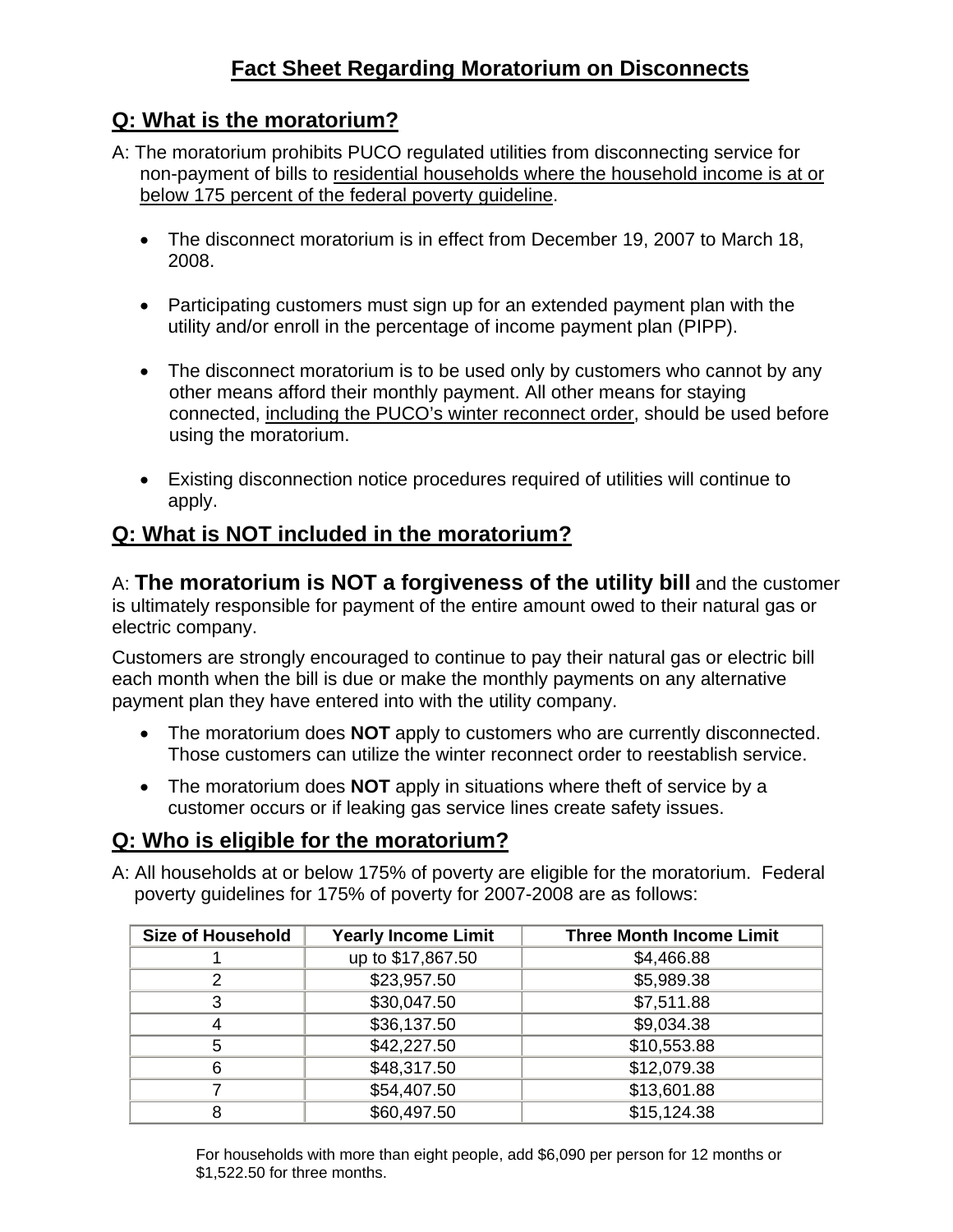- 1. To qualify, households must enroll in the Percentage of Income Payment Plan (PIPP) or an alternative payment plan. (PIPP eligibility remains at 150% of poverty).
- 2. Winter Crisis Program (WCP) assistance is also available to households at or below 175% of poverty. Households can receive up to \$175.00 assistance through the WCP if they have a disconnect notice or past due utility bill. Those households should be referred to their local Community Action Agency to apply for WCP.
- 3. Households determined to be eligible for WCP and whose eligibility determination is electronically transferred through the Ohio Department of Development's nightly process to regulated utility companies are eligible for the moratorium and should not be disconnected.
- 4. Households who otherwise meet the criteria for the moratorium but are not transferred to the regulated company (*i.e.* choose not apply for WCP, have already applied for assistance with a bulk fuel or non-regulated utility, etc.) should contact their utility companies directly to avoid disconnection.
- 5. Questions regarding energy assistance should be referred to the HEAP callcenter at 1-800-282-0880. Questions regarding the Moratorium should be referred to the PUCO call center at 1-800-686-7826.

### **Q: How does the Moratorium affect Emergency HEAP (E-HEAP)?**

A: There should be no effect on the Emergency HEAP Winter Crisis Program. Households with incomes at or below 175% of poverty with a disconnect notice or past due bill from a regulated utility company should still qualify.

## **Q: How can households enroll in PIPP and HEAP?**

A: Households can apply for PIPP and HEAP through an application mailed to the Ohio Department of Development or through a face to face interview at their local Community Action Agency.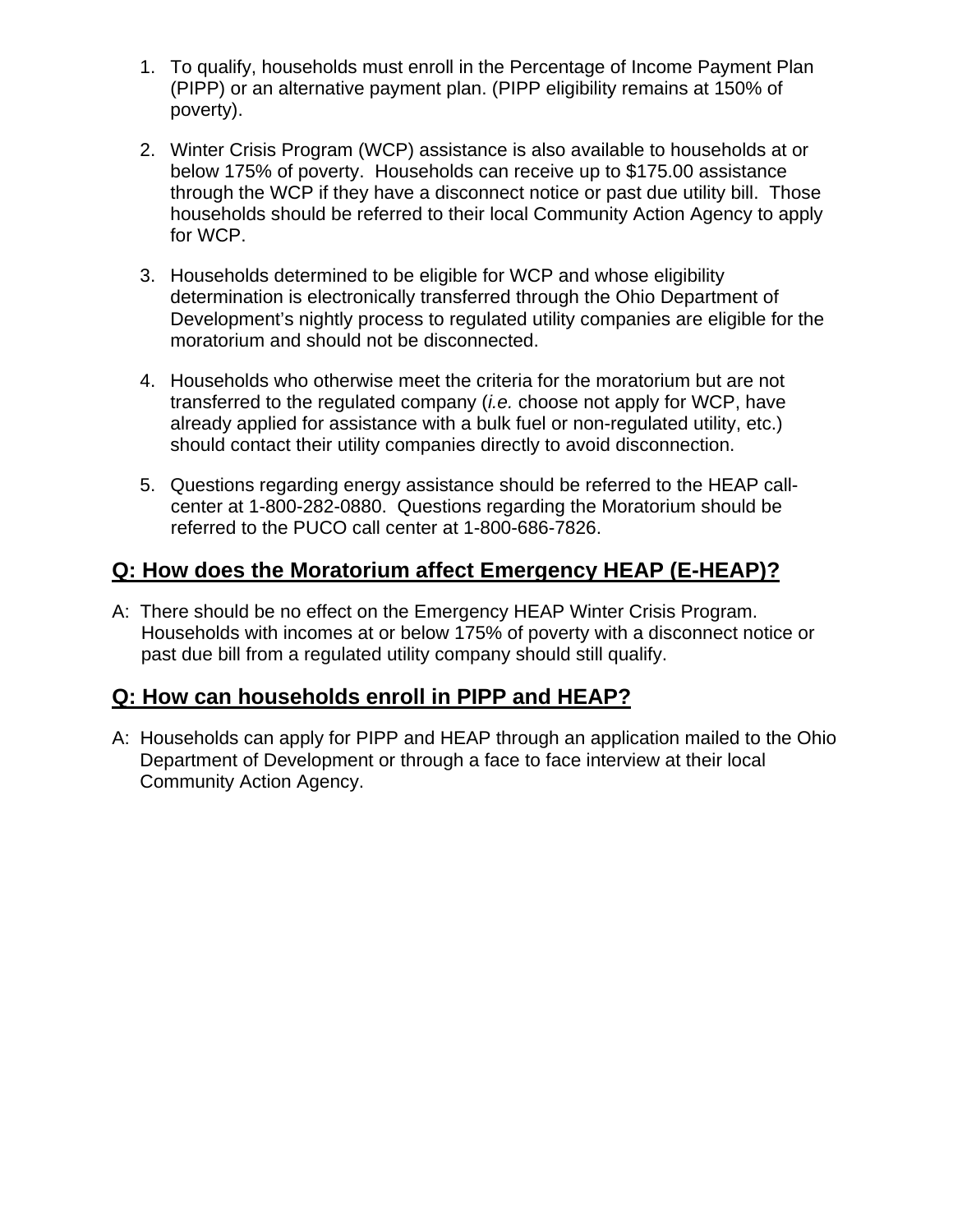### **Q: What are the PUCO regulated utilities and where are they located?**

#### **Natural Gas Local Distribution Companies**

**Arlington Natural Gas Company** 108 South Main Street P.O. Box 277 Van Buren, OH 45889

**Brainard Gas Corp.** Suite 100 8500 Station Street Mentor, OH 44060

**Columbia Gas of Ohio, Inc.** 200 Civic Center Drive Columbus, OH 43215

**Constitution Gas Transport Co., Inc.** 1005 E. 3900 South Salt Lake City, UT 84124

**Duke Energy Ohio** 139 East Fourth Street Cincinnati, OH 45202

**East Ohio Gas Company, The** 1201 Pitt Street Pittsburgh, PA 15221-2029

**Eastern Natural Gas Company** 9320 Black Run Road Nashport, OH 43830

**Foraker Gas Company, Inc.** 420 S. State Street New Lexington, OH 43764

**Gasco Distribution Systems, Inc.** 4445 E. Pike Zanesville, OH 43701

#### **KNG Energy, Inc.** 1700 Westfield Drive

Findlay, OH 45840

**Northeast Ohio Natural Gas Corporation** 5640 Lacaster Newark Rd NE Pleasantville, OH 43148-9705

**Northern Industrial Energy Development, Inc.** 5900 Mayfair Road, NW N. Canton, OH 44720

**Ohio Cumberland Gas Company** 20718 Danville-Amity Road Mount Vernon, OH 43050

**Ohio Gas Company** 200 W. High St. P.O. Box 528 Bryan, OH 43506

**Ohio Valley Gas Corporation** P.O. Box 469 Winchester, IN 47394-0469

**Orwell Natural Gas Company** 8500 Station Street Suite 100 Mentor, OH 44060

**Oxford Natural Gas Company** 5181 College Corner Pike Oxford, OH 45056 **Piedmont Gas Company** 159 Stonecreek Road, N.W. New Philadelphia, OH 44663

**Pike Natural Gas Company** P.O. Box 377 Frazeysburg, OH 43822

**Sheldon Gas Company** 12925 Twp. Rd. 50 Dunkirk, OH 45836

**Southeastern Natural Gas Co. of Ohio** 9320 Black Run Road Nashport, OH 43830

**Suburban Natural Gas Company** 2626 Lewis Center Road Lewis Center, OH 43035-9206

**Swickard Gas Company** 209 State Street P.O. Box 387 Bettsville, OH 44815

**Vectren Energy Delivery of Ohio, Inc.- services Southwest Ohio** One Vectren Square Evansville, IN 47708

**Verona Natural Gas Company** 5181 College Corner Pike Oxford, OH 45056

**Waterville Gas & Oil Company** 11 North River Road

Waterville, OH 43566